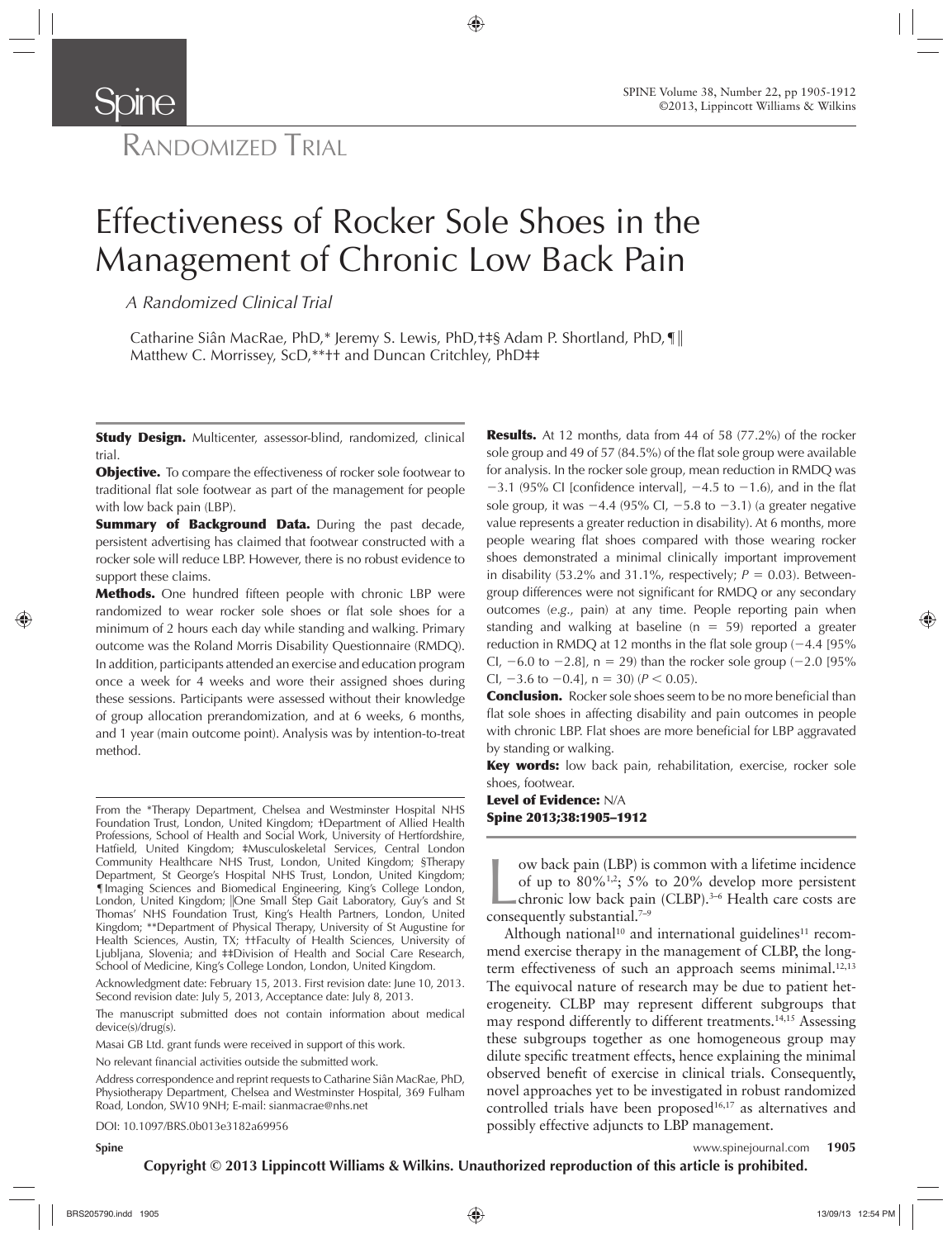Rocker sole footwear have been marketed with persuasive advertising suggesting that use of this footwear leads to a reduction in LBP.<sup>18</sup> Manufacturers claim that the unstable curved sole can positively influence mechanisms associated with CLBP, such as poor balance, substandard muscle function, poor posture, and reduced capacity to attenuate shock while walking.<sup>17</sup> However, there is no evidence in the literature supporting these claims.

The primary aim of this randomized clinical trial was to assess whether wearing rocker sole shoes would result in an improvement in disability and reduction in pain when compared with wearing flat sole shoes during a typical exercise treatment for CLBP. The primary hypothesis being that the addition of rocker sole shoes to the treatment of CLBP will result in a significant reduction in disability (Roland Morris Disability Questionnaire [RMDQ]) in patients with CLBP when compared with the addition of flat sole shoes when assessed at 6 weeks, 6 months, and 1 year (primary end point). A secondary aim was to determine whether people whose LBP was aggravated predominately through standing or walking would gain a greater reduction in disability if they wore rocker sole shoes than flat sole shoes. The secondary hypothesis states that, for the subgroup of people reporting pain while standing or walking, there will be a better outcome for disability in people wearing rocker sole shoes than those wearing flat sole shoes at 6 weeks, 6 months, and 1 year.

# **MATERIALS AND METHODS**

#### **Design**

This was a multicenter, assessor-blind, randomized, clinical trial conducted through 4 publicly funded secondary care hospital physiotherapy departments and one private physiotherapy department in London, the United Kingdom.

#### **Participant Recruitment**

Ethical approval was obtained from the Riverside Research Ethics Committee (09/H0706/4). One hundred fifteen participants with CLBP referred from general practitioners and consultants were recruited. Eligible participants were aged 18 to 65 years with a 3-month or greater history of LBP. Exclusion criteria were constant LBP; specific spinal medical diagnosis inappropriate for physiotherapy interventions, for example spinal fracture or infection; inappropriate to wear rocker sole shoes in accordance with footwear company (Masai GB Limited, London, United Kingdom) recommendations, for example peripheral neuropathy, history of falls, Morton neuroma; inappropriate for exercise physiotherapy, for example severe cardiovascular or metabolic disease preventing participation in the exercise group; participants who had previously used rocker sole shoes.

# **Consent and Randomization**

Study participants provided informed consent prior to entry into the study and were assigned by block randomization (blocks of 4) into their allocated group. The chief investigator remained blind to group allocation for the duration of the study. Five separate randomization sheets, one for each site, each with a total of 60 potential participant group allocations (15 blocks of 4, randomly selected by M.M.) were produced and stored on a password-protected computer at each site.

#### **Interventions**

Participants were given either a pair of rocker sole shoes (Masai Barefoot Technology [MBT] Chapa Caviar, Masai GB Limited, London, United Kingdom) or flat sole shoes (Gel 1140, ASICS, Warrington, United Kingdom) (Figure 1). Company logos were removed from both shoe types. Coresearchers at each site (trained by a representative from MBT GB Ltd in correct rocker sole shoe fitting and walking techniques) fitted participants with their allocated footwear and educated participants on correct standing and walking technique for their allocated footwear (approximately 30-minute duration). The same amount of time was spent to train the flat sole shoe wearers to wear their allocated shoes.

To reduce the occurrence of ailments associated with wearing a new pair of shoes, for example blisters, participants were instructed to increase the time gradually for which study shoes were worn each day, initially from 15 to 30 minutes, progressing to a minimum wear of 2 hours per day while standing and walking by the end of the first week. Participants were instructed to wear their assigned shoes for periods of time totaling a minimum of 2 hours every day, for the duration of the follow-up period (1 yr).

One week after getting accustomed to the footwear, participants attended the LBP exercise group. The exercise group (a recommended treatment for patients with  $CLBP^{10,19}$ ) lasted approximately for a duration of 1 hour, once a week, for 4 weeks. The exercise program involved a 5-minute warm up, 10 exercises (see Supplemental Digital Content Appendix, available at http://links.lww.com/BRS/A809 ), a 5-minute cool down and a 10-minute education session ("Managing a flare up," "Pain," "Exercise," and "Relaxation"<sup>20</sup>). The exercises were standardized across the 5 sites. Exercises were chosen



Figure 1. Rocker sole shoe (bottom) and flat sole shoe (top).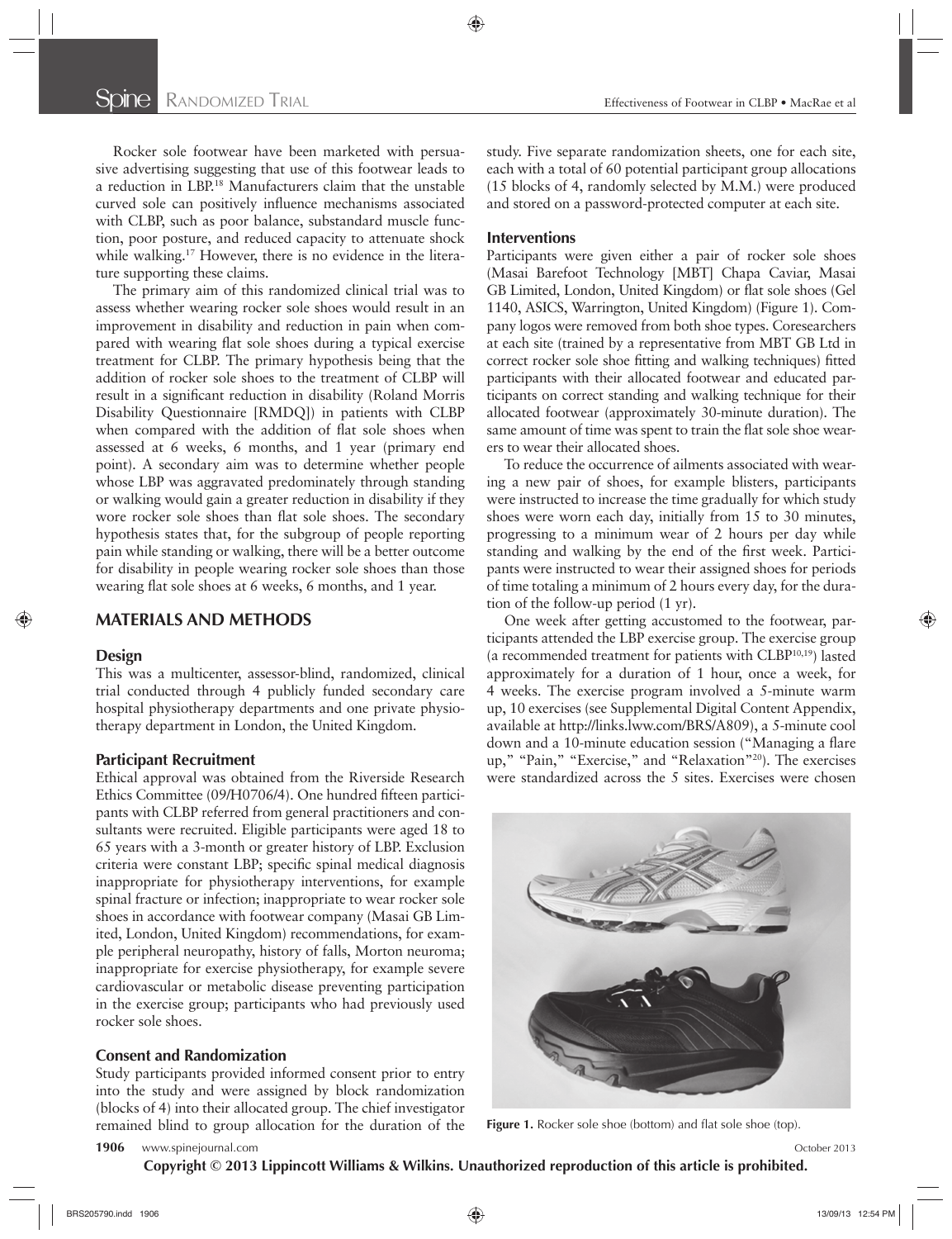according to research recommendations for the management of CLBP,<sup>10,21</sup> while considering available space, equipment, and class duration time at each site. The exercises aimed to improve the strength of limb and trunk muscles and increase cardiovascular fitness, in addition to specific trunk muscle exercises. Study participants wore their study shoes during the exercise group.

#### **Outcomes**

Participants were assessed at baseline, 6 weeks, 6 months, and 1 year. Outcome measures completed at baseline were the RMDQ<sup>22</sup> (primary outcome), Numerical Rating Scale for pain, 23 EQ-5D-3L Health Questionnaire (a measure of healthrelated quality of life),<sup>24</sup> Tampa Scale of Kinesiophobia<sup>25</sup> (fear avoidance questionnaire), Hospital Anxiety and Depression Questionnaire,<sup>26</sup> and Patient-Specific Functional Scale.<sup>27</sup> In addition, at 6 weeks, participants reported the time spent per day in the study shoes (this was recorded daily by each participant from baseline to 6-week assessment in a diary), and at 6 months and 1 year (primary outcome point), participants additionally reported the number of days taken off work because of LBP in the past 6 months, and satisfaction with their study shoes.<sup>28</sup>

#### **Sample Size Calculation**

For a power of 0.9 and an  $\alpha$  of 0.01 based on a standard deviation of 5 (pilot study data from 20 participants) and an ability to detect a 4-point change in the mean RMDQ scores between baseline and reassessment,<sup>29</sup> the number of participants needed for each of the groups equaled 47. This was increased to 60 for an anticipated 20% participant loss to follow-up and missing data. Therefore, it was anticipated that 120 participants were required.

#### **Adverse Events**

Adverse events were defined as an increase in pain or symptoms within 1 week of commencing an intervention requiring general practitioner or casualty consultation. 30

| <b>TABLE 1. Baseline Characteristics of the Study Participants</b>                                                                                                                   |                                             |                                               |                  |  |  |
|--------------------------------------------------------------------------------------------------------------------------------------------------------------------------------------|---------------------------------------------|-----------------------------------------------|------------------|--|--|
|                                                                                                                                                                                      | <b>Flat Sole Shoe</b><br>Group ( $n = 58$ ) | <b>Rocker Sole Shoe</b><br>Group ( $n = 57$ ) | $\boldsymbol{P}$ |  |  |
| Sex                                                                                                                                                                                  |                                             |                                               |                  |  |  |
| Male                                                                                                                                                                                 | $19(33)*$                                   | $20(35)*$                                     | $0.79+$          |  |  |
| Female                                                                                                                                                                               | 39 $(67)*$                                  | $37(65)*$                                     |                  |  |  |
| Age (yr)                                                                                                                                                                             | 43.0 (12.1)                                 | 43.1 (12.1)                                   | 0.98             |  |  |
| Body mass (kg)                                                                                                                                                                       | 75.7 (14.0)                                 | 74.3 (14.7)                                   | 0.38             |  |  |
| Body height (cm)                                                                                                                                                                     | 170(7)                                      | 169(10)                                       | 0.61             |  |  |
| Body mass index (kg/m <sup>2</sup> )                                                                                                                                                 | 26.2(4.6)                                   | 25.7(4.7)                                     | 0.53             |  |  |
| Time since first episode of LBP (yr)                                                                                                                                                 | 7.9(9.0)                                    | 7.0(7.9)                                      | 0.57             |  |  |
| Disability (Roland Morris Disability Questionnaire)<br>$(0-24; 0 = best)$                                                                                                            | 9.2(4.7)                                    | 7.8(5.0)                                      | 0.13             |  |  |
| Pain (Numerical Rating Scale) (0-10; $0 = best$ )                                                                                                                                    | 6.6(2.0)                                    | 6.6(1.7)                                      | 0.91             |  |  |
| Quality of life (EQ-5D VAS) (0-100; $100 = best$ )                                                                                                                                   | 68 (17)                                     | 63 (19)                                       | 0.13             |  |  |
| Quality of life (EQ-5D) $(-0.5 \text{ to } 1.0; 1 = \text{best})$                                                                                                                    | 0.7(0.2)                                    | 0.6(0.2)                                      | 0.10             |  |  |
| Fear avoidance (Tampa Scale of Kinesiophobia)<br>$(17-68; 17 = best)$                                                                                                                | 38.4(6.5)                                   | 38.4(6.1)                                     | 0.64             |  |  |
| Anxiety (Hospital Anxiety and Depression Scale)<br>$(0-21; 0 = best)$                                                                                                                | 7.7(3.6)                                    | 7.5(4.2)                                      | 0.33             |  |  |
| Depression (Hospital Anxiety and Depression Scale)<br>$(0-21; 0 = best)$                                                                                                             | 5.2(3.1)                                    | 4.8(3.7)                                      | 0.22             |  |  |
| Function (Patient-Specific Functional Scale)<br>$(0-10; 10 = best)$                                                                                                                  | 4.5(1.7)                                    | 4.3(1.8)                                      | 0.46             |  |  |
| Pain while standing or walking# (number of participants)                                                                                                                             | $30(51.7)^*$                                | $29(50.9)^*$                                  | $0.93 +$         |  |  |
| Summary measures represent means (SD), or *number (%).<br>P values determined from independent t test, or $\tau_X^2$ test.<br>#As reported on the Patient-Specific Functional Scale. |                                             |                                               |                  |  |  |

**Spine** www.spinejournal.com **1907 Copyright © 2013 Lippincott Williams & Wilkins. Unauthorized reproduction of this article is prohibited.**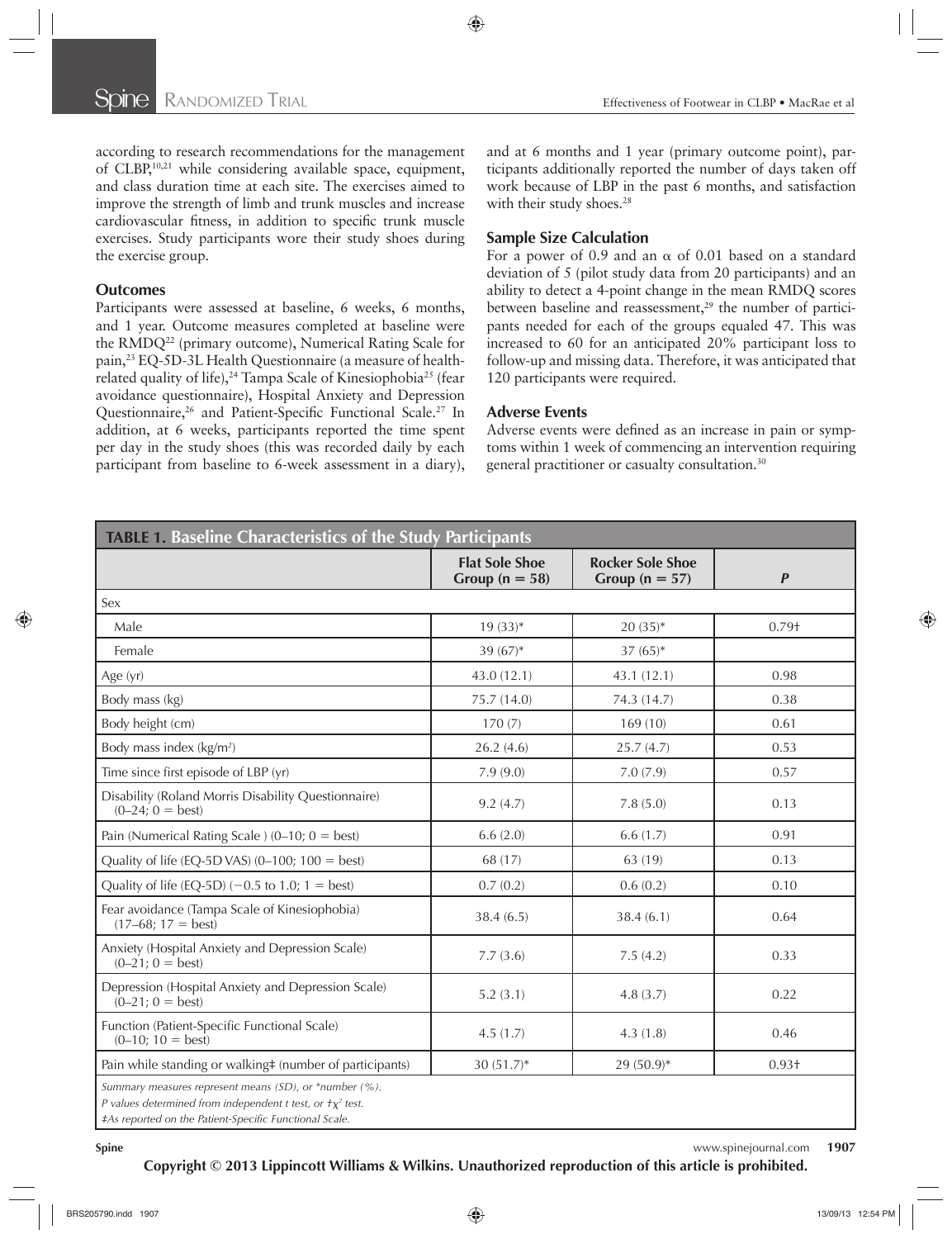### **Statistical Analysis**

The primary analysis was by intention-to-treat method, including all eligible randomized participants who provided follow-up data. Two-way mixed model (between-within) analysis of variances were conducted with one within-subject factor (assessment time points) and one between-group factor (footwear type) to compare the effectiveness of footwear type over time. Analysis of variance used data from participants with complete data sets for all 4 time points (rocker sole shoe group  $n = 40$ , flat sole shoe group  $n = 43$ ) unless otherwise stated. A sensitivity analysis used "expectationmaximization" to impute missing values. Analysis of covariance, with baseline data for the primary outcome (RMDQ) from each group as the covariate, compared the effects of treatment at each reassessment point. A  $\chi^2$  test assessed differences between the groups regarding numbers reporting minimal clinical important differences in disability (greater than or equal to a 4-point improvement in the  $RMDQ^{29}$ ).

One preplanned subgroup analysis was conducted. Data from participants reporting pain aggravated by standing or walking on the Patient-Specific Functional Scale at baseline were analyzed using 2-way mixed model analysis of variance, to determine whether shoe allocation influenced disability in this subgroup. Data were analyzed using IBM SPSS version 20.0.0 (IBM, Armonk, New York). Results are presented as means (standard deviations) unless otherwise stated.

#### **RESULTS**

One hundred fifteen participants were recruited into the study from April 2009 to November 2010. There were no differences between the groups in demographic data or outcome measures (Table 1) at baseline; however, there was a tendency toward an increased disability (RMDQ) in the flat sole shoe group.

Participant attrition and retention during the study are presented in Figure 2. At 12 months, 93 (81%) participants were reassessed. There was no difference between the groups in retention at 12 months.

Both groups reported reductions in disability at each time point when compared with baseline ( $P < 0.01$  flat sole group,  $P < 0.001$  rocker sole group) (Table 2; Figure 3). There were no differences between the groups at any follow-up point.

Disability was not different between the groups at any time point, taking into account baseline disability (analysis of covariance)  $(P = 0.58)$  or after missing number imputation  $(P = 0.13)$ .

A greater proportion of participants allocated to wear flat sole shoes  $(53%)$  than those allocated to the rocker sole group (31%) reported a minimal clinically important improvement at 6 months ( $P = 0.03$ ). There were no differences between the groups at 6 weeks ( $P = 0.56$ ) or 12 months  $(P = 0.24)$ .

Flat sole shoe wearers in the subgroup reporting pain while standing and walking showed a greater improvement in disability than the rocker sole shoe wearers at 6 weeks  $(-3.2)$  $[-4.5 \text{ to } -2.0]$  and  $-1.2 [-2.3 \text{ to } -0.2]$ , respectively;  $P =$ 0.02) and 12 months ( $-4.4$  [ $-6.0$  to  $-2.8$ ] and  $-2.0$  [ $-3.6$ ]





**Figure 2.** Flow of participants through trial.

to  $-0.4$ ], respectively;  $P = 0.04$ ) (Figure 4). There was no between-group difference at any time point in the subgroup of participants who did not report pain while standing and walking  $(P = 0.48)$ .

Both groups reported reductions in their Numerical Rating Scale for pain intensity at each time point when compared with baseline  $(P < 0.01)$ . At 12 months, the flat sole group demonstrated a 2.7-point reduction (SD, 2.7), and the rocker sole group demonstrated a 2.3-point reduction (SD, 2.8) in Numerical Rating Scale for pain. There were no differences between the groups for secondary outcomes investigating fear of movement, spinal impairment, days off work, healthrelated quality of life, patient-specific functional activity, and anxiety and depression, when compared at any follow-up point (Table 2).

At 6 and 12 months, participants in the flat sole shoe group were more satisfied with the shoe they received than participants in the rocker sole shoe group (at 6 mo, 62% and 37%, respectively;  $(P = 0.02)$  and at 12 mo, 73% and 46%, respectively;  $(P = 0.01)$  were very or extremely satisfied). No significant differences between the groups at the 3 reassessment points were noted for reported adherence to shoe use protocol.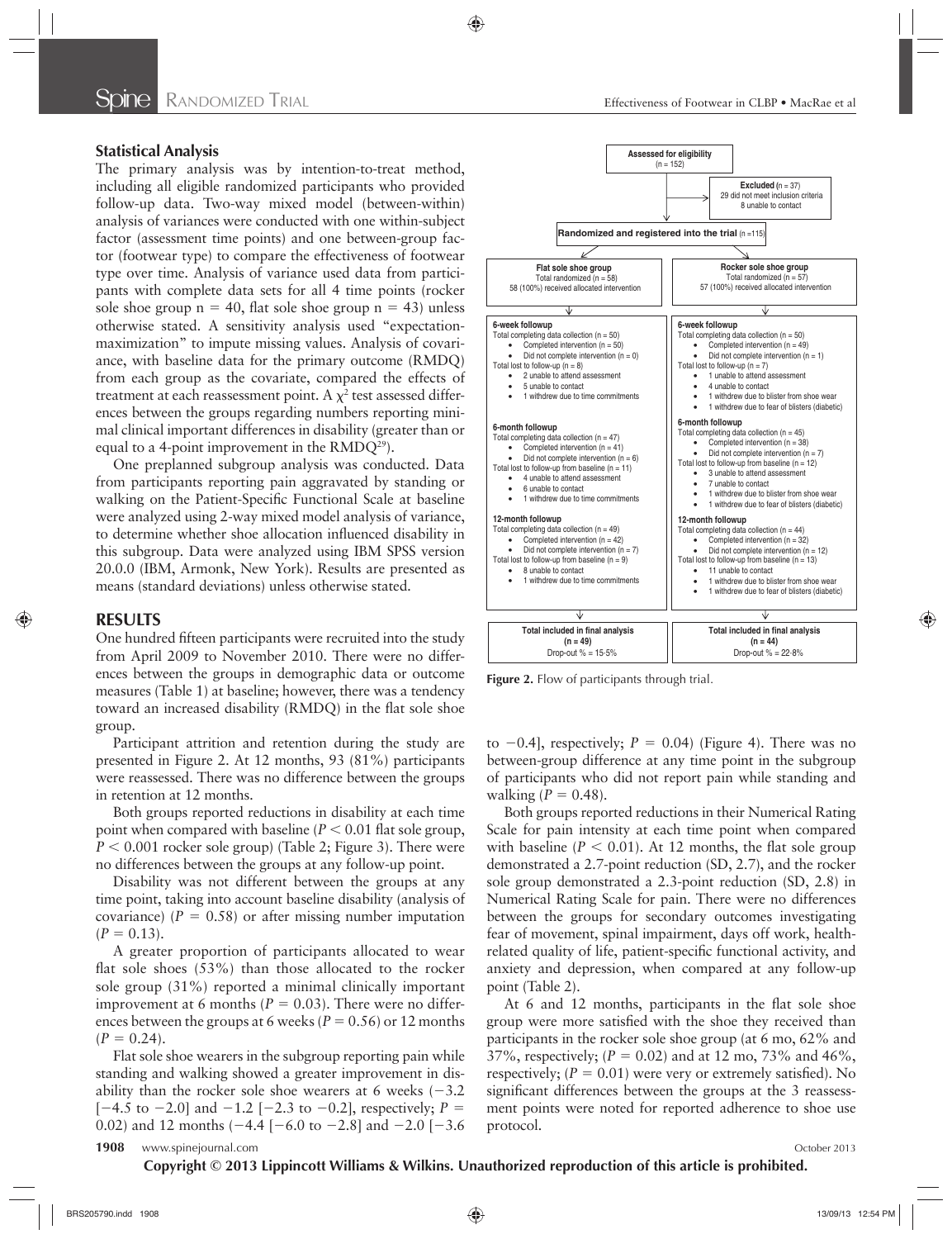| <b>TABLE 2. Outcome Measures During the Course</b><br>of the Trial                      |                                                     |                         |  |  |
|-----------------------------------------------------------------------------------------|-----------------------------------------------------|-------------------------|--|--|
|                                                                                         | <b>Intervention Group</b>                           |                         |  |  |
| <b>Outcome</b><br><b>Measure</b>                                                        | <b>Flat Sole Shoe</b>                               | <b>Rocker Sole Shoe</b> |  |  |
| Disability (Roland Morris Disability Questionnaire, 0-24;<br>$0 = \text{best}$ (points) |                                                     |                         |  |  |
| <b>Baseline</b>                                                                         | $9.2(7.8-10.6)$                                     | $7.1(5.6-8.5)$          |  |  |
| 6 wk                                                                                    | 6.1(4.9–7.2)                                        | 4.9(3.4–6.3)            |  |  |
| 6 mo                                                                                    | $5.3(3.8-6.7)$                                      | $4.8(3.3-6.2)$          |  |  |
| $12 \text{ mo}$                                                                         | $4.8(3.4-6.1)$                                      | $4.0(2.5-5.6)$          |  |  |
| Pain (Numerical Rating Scale, $0-10$ ; $0 = best$ ) (points)                            |                                                     |                         |  |  |
| <b>Baseline</b>                                                                         | 6.9(6.3–7.5)                                        | $6.4(6.0-6.9)$          |  |  |
| 6 wk                                                                                    | $4.9(4.3-5.5)$                                      | $4.6(3.9-5.4)$          |  |  |
| 6 mo                                                                                    | $4.3(3.5-5.0)$                                      | $4.0(3.2 - 4.8)$        |  |  |
| $12 \text{ mo}$                                                                         | $4.2(3.4 - 5.0)$                                    | $4.2(3.2 - 5.1)$        |  |  |
| Function (Patient-Specific Functional Scale score, 0-10;<br>$10 = best$ ) (points)      |                                                     |                         |  |  |
| <b>Baseline</b>                                                                         | $4.3(3.8-4.8)$                                      | $4.4(3.8-5.0)$          |  |  |
| 6 wk                                                                                    | $6.1(5.6-6.7)$                                      | $5.8(5.2 - 6.5)$        |  |  |
| 6 mo                                                                                    | 6.7(6.1–7.3)                                        | $6.4(5.8-7.1)$          |  |  |
| $12 \text{ mo}$                                                                         | $7.1(6.4 - 7.7)$                                    | 6.7(6.1–7.4)            |  |  |
|                                                                                         | Quality of Life (EQ-5D-3L, $-0.5$ to 1.0; 1 = best) |                         |  |  |
| <b>Baseline</b>                                                                         | $0.7(0.6-0.7)$                                      | $0.6(0.6-0.7)$          |  |  |
| 6 wk                                                                                    | $0.7(0.7-0.8)$                                      | $0.6(0.6-0.7)$          |  |  |
| 6 mo                                                                                    | $0.7(0.7-0.8)$                                      | $0.7(0.7-0.7)$          |  |  |
| $12 \text{ mo}$                                                                         | $0.8(0.7-0.8)$                                      | $0.7(0.6-0.8)$          |  |  |
| Visual Analogue Scale for Quality of Life (EQ-5D-3L, 0-100;<br>$100 = best$ ) (points)  |                                                     |                         |  |  |
| <b>Baseline</b>                                                                         | 70.0 (65.6-74.5)                                    | 64.4 (58.2-70.5)        |  |  |
| 6 wk                                                                                    | 72.1 (67.1-77.0)                                    | $69.1(62.5 - 75.8)$     |  |  |
| 6 mo                                                                                    | 72.0 (66.4–77.6)                                    | 66.9(60.7–73.1)         |  |  |
| $12 \text{ mo}$                                                                         | 75.6 (71.0-80.3)                                    | $70.5(63.3 - 77.6)$     |  |  |
| Fear avoidance (Tampa Scale of Kinesiophobia, 17-68;<br>$17 = best$ ) (points)          |                                                     |                         |  |  |
| <b>Baseline</b>                                                                         | 37.9 (36.0–39.8)                                    | 36.2 (34.4–37.9)        |  |  |
| 6 wk                                                                                    | 36.8 (34.9-38.6)                                    | 34.7 (32.5–36.9)        |  |  |
| 6 mo                                                                                    | 37.1 (34.8-39.4)                                    | $34.7(32.1 - 37.3)$     |  |  |
| $12 \text{ mo}$                                                                         | 34.7 (32.0–37.4)                                    | 34.3 (31.8–36.7)        |  |  |
| Anxiety (Hospital Anxiety and Depression Scale, 0-21;<br>$0 = best$ (points)            |                                                     |                         |  |  |
| <b>Baseline</b>                                                                         | $7.3(6.2 - 8.4)$                                    | 6.9(5.4–8.4)            |  |  |
| 6 wk                                                                                    | $6.1 (5.1 - 7.1)$                                   | $7.4(5.7-9.0)$          |  |  |

( *Continued* )

| <b>TABLE 2. (Continued)</b>                                                          |                           |                              |  |  |  |
|--------------------------------------------------------------------------------------|---------------------------|------------------------------|--|--|--|
| <b>Outcome</b>                                                                       | <b>Intervention Group</b> |                              |  |  |  |
| <b>Measure</b>                                                                       | <b>Flat Sole Shoe</b>     | <b>Rocker Sole Shoe</b>      |  |  |  |
| 6 mo                                                                                 | $6.9(5.8 - 7.9)$          | $7.2(5.4 - 9.0)$             |  |  |  |
| $12 \text{ mo}$                                                                      | $6.0(4.9 - 7.1)$          | $6.3(4.7 - 8.0)$             |  |  |  |
| Depression (Hospital Anxiety and Depression Scale,<br>$0 - 21$ ; $0 = best$ (points) |                           |                              |  |  |  |
| <b>Baseline</b>                                                                      | $4.7(3.8-5.7)$            | $4.3(3.0-5.7)$               |  |  |  |
| 6 wk                                                                                 | $3.2(2.3-4.2)$            | $4.1(2.6 - 5.7)$             |  |  |  |
| $6 \text{ mo}$                                                                       | $4.0(3.1 - 5.0)$          | $4.2(2.5-6.0)$               |  |  |  |
| $12 \text{ mo}$                                                                      | $3.5(2.7-4.4)$            | $4.3(2.7-5.9)$               |  |  |  |
| Average time study shoes worn per week (hr)                                          |                           |                              |  |  |  |
| 6 wk                                                                                 | $17.0(13.3 - 20.6)$       | $18.0(14.8 - 21.2)$          |  |  |  |
| 6 mo                                                                                 | $15.0(10.6 - 19.4)$       | $14.0(9.9-18.0)$             |  |  |  |
| $12 \text{ mo}$                                                                      | $14.4(10.3-18.6)$         | $11.9(7.5 - 16.4)$           |  |  |  |
| Satisfaction (global satisfaction score)*                                            |                           |                              |  |  |  |
| 6 mo                                                                                 | 26/42 (62%)               | $16/43$ $(37%)$ <sup>+</sup> |  |  |  |
| $12 \text{ mo}$                                                                      | 33/45 (73%)               | 17/37 (46%) <sup>+</sup>     |  |  |  |
| Time off work due to low back pain (d)                                               |                           |                              |  |  |  |
| 6 mo                                                                                 | 1.7(6.5)                  | 0.5(1.6)                     |  |  |  |
| $12 \text{ mo}$                                                                      | 1.5(6.2)                  | 0.7(2.8)                     |  |  |  |
| Adherence to shoe use protocol#                                                      |                           |                              |  |  |  |
| 6 wk                                                                                 | 22/42 (52%)               | 24/40 (60%)                  |  |  |  |
| 6 mo                                                                                 | 16/46(35%)                | 23/44 (52%)                  |  |  |  |
| $12 \text{ mo}$                                                                      | 20/48 (42%)               | 14/43 (33%)                  |  |  |  |
| Summary measures are means (95% confidence intervals).                               |                           |                              |  |  |  |

*\*Global satisfaction scores represent number (%) of participants "very" or*  "extremely" satisfied.

*Days off work: mean (SD).* 

*† Significant difference between the groups at P < 0.05.* 

*‡ Adherence to shoe use protocol: number (%) of participants wearing their shoes for an average of 2 or more hours per day calculated from diary sheets or reported weekly averages.* 

# **Adverse Events**

No serious adverse events were reported. In the rocker sole shoe group, one participant withdrew from the study in the first week because of blister formation, and one participant, who was diabetic, withdrew because of a fear of blister formation from the new footwear.

# **DISCUSSION**

The results demonstrate that in a CLBP population, people who attended a 4-week exercise program and wore either flat sole or rocker sole shoes reported similar improvements in disability at 1 year when compared with baseline. A greater proportion of those in the flat sole group reported a minimal clinically important improvement in disability at 6 months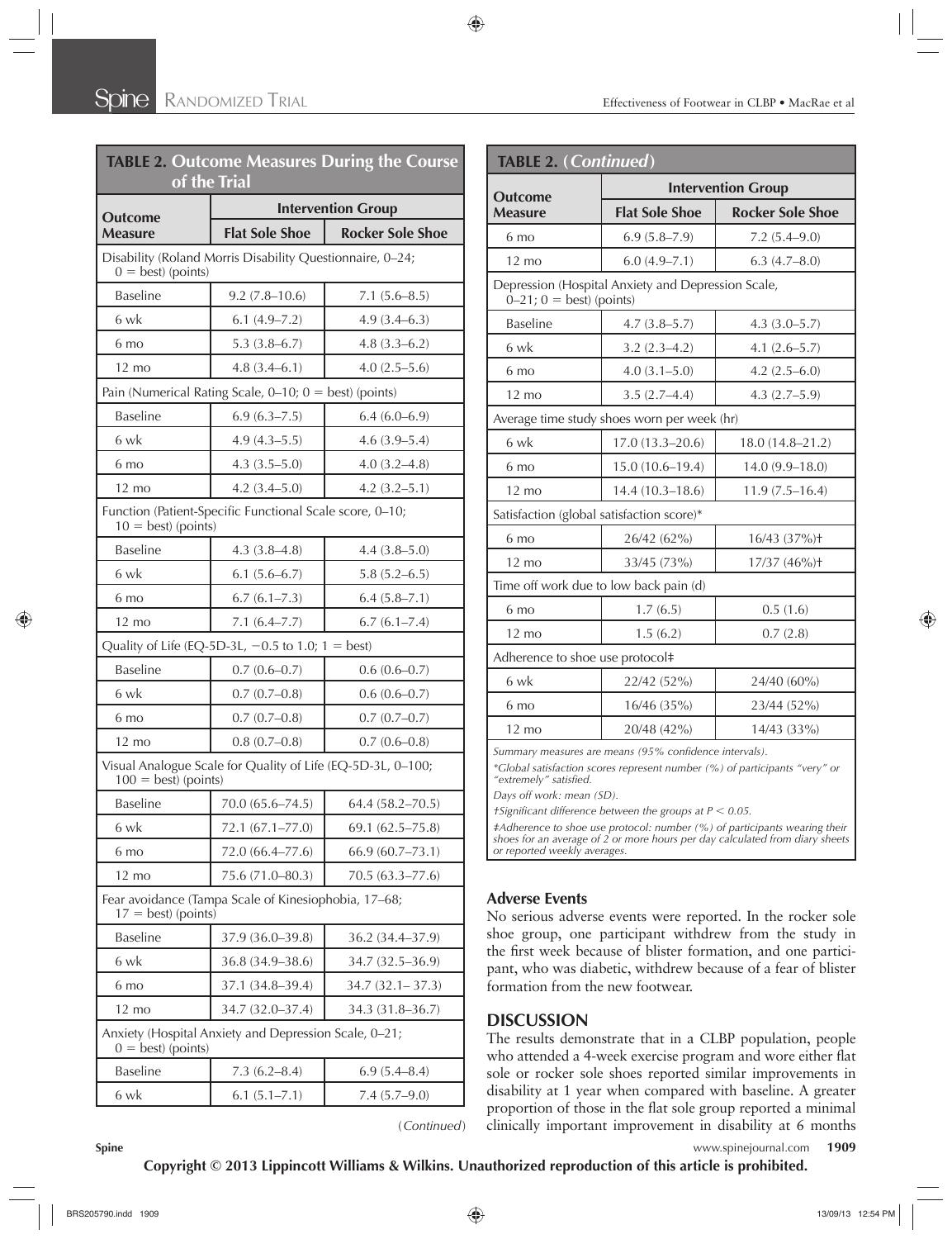

**Figure 3.** Primary outcome: Roland Morris Disability Questionnaire Scores (scale:  $0-24$ ;  $0 = best$ ).

than those wearing the rocker shoes  $(P = 0.03)$ . For those reporting pain while standing and walking, improvement in disability at 6 weeks and 12 months was greater for those in



**Figure 4.** Change in disability score from baseline for those reporting pain while standing or walking.

the flat sole than in the rocker sole group ( $P = 0.02$  and  $P =$ 0.04, respectively). At both 6 months and 12 months, participants in the flat sole group were more satisfied than the participants in the rocker sole group with the shoe they received  $(P = 0.02$  and  $P = 0.01$ , respectively).

The only published randomized controlled trial investigating rocker sole footwear in LBP<sup>31</sup> reported a nonclinically important reduction in pain in male golfers at 6 weeks compared with those who wore normal footwear. This finding concurs with the absence of clinical improvement in pain in this study in either group at 6 weeks.

While standing, individuals with CLBP demonstrate greater postural instability than people without,  $32-34$  suggesting that, if a cause-effect relationship exists, reducing this postural instability may reduce LBP and associated disability. Rehabilitation of postural instability with proprioceptive or balance training has been shown to be a successful treatment in other regions of the body. 35,36 Although rocker sole shoes have been suggested to reduce postural instability,<sup>37</sup> this research indicates that for those reporting LBP while standing and walking, the use of rocker sole shoes, introducing additional postural instability, results in a poorer recovery than when flat sole shoes are worn. In this subgroup, reporting LBP while standing and walking, the use of rocker shoes may present too great a challenge to the postural control system. The presence of pain has been associated with inhibition and delayed contraction of trunk muscles, 38,39 and may detrimentally affect the initiation of appropriate balance strategies. 33 For the subgroup analyzed, the addition of an unstable standing surface to a pre-existing inefficient postural control system<sup>32-34</sup> may be detrimental, and account for the less good outcome observed in the rocker sole group.

Though not significantly different, baseline mean disability was lower in the rocker sole than the flat sole group. However, when taking into account the effect of baseline disability score (analysis of covariance), differences between the groups for changes in disability between the groups at reassessment remained nonsignificant.

Although differences between the groups for the primary outcome were demonstrated for the subgroup analysis at 6 weeks and 12 months, and for minimal clinically important difference at 6 months, no between-group differences for the primary outcome were demonstrated at primary end point for the intention-to-treat analysis. It is possible that clinical differences did occur between the groups at this point, but were not detected by the primary outcome. Although the main outcome measure assessed disability, a range of recommended measures, sensitive to clinical change in CLBP<sup>40,41</sup> were additionally completed. There were no differences between the groups for any of the clinical outcome questionnaires assessed. This adds strong support to the study conclusions that clinical difference between the groups did not occur at primary end point.

People with conditions such as LBP may seek medical interventions at the peak of their symptoms,<sup>42</sup> and that natural improvement may follow. Although both groups in this study showed improvement in reported disability at 12 months,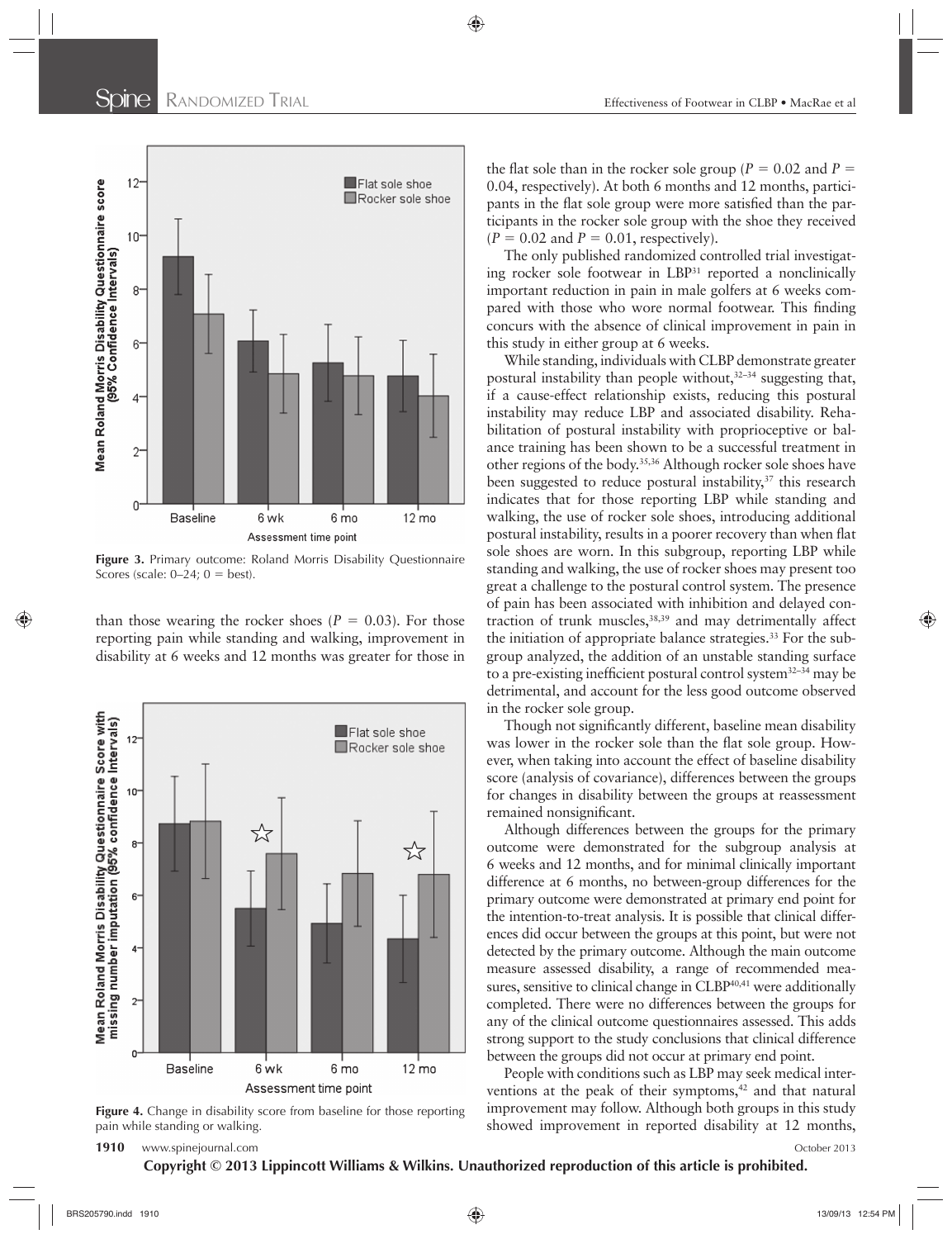without the presence of a control group, it is not possible to conclude whether the observed improvement resulted from the initial effects of exercise, the prolonged use of footwear, changes in psychological factors,<sup>43</sup> or natural improvement.<sup>44</sup>

The provision of footwear introduced the potential for a placebo effect<sup>45</sup> in both groups. Because of media reports and marketing relating to rocker shoes during the trial, the influence of a placebo effect may have favored those in the rocker sole group.<sup>46</sup> However, due to the lack of difference observed in this study between the groups, if a positive placebo effect did influence the rocker sole group it may have been too small to result in between-group differences or may have been negated by other variables, such as a biomechanical influence.

Results obtained from completion of the study diary sheets relied on accurate self-reporting of shoe use from participants. It is acknowledged that this method of reporting may not be accurate with a tendency to overestimate adherence by approximately 10%. 47 However, there does not seem to be a reason why those in the rocker sole shoe group would be more prone to inaccurate recall of such data than those in the flat sole shoe group; hence, any inaccurate reporting is unlikely to bias the results.

Although not significant, a larger proportion of participants not completing the study had been allocated to the rocker sole group. Rocker sole use may in some way be accountable for this increased drop-out rate. Two subjects allocated to the rocker sole group withdrew within the first week because of a shoe-related foot blister or the fear of getting a foot blister. Other possible explanations for the tendency to greater attrition from the rocker sole group include: difficulties adapting to walking with rocker sole shoes, impracticalities of wearing rocker sole style of shoes, and difficulties adjusting to the additional weight of the rocker sole shoes (which were approximately twice the mass of the flat sole shoes). The lower participant satisfaction scores and greater number of participants lost to follow-up in the rocker sole group suggest that the rocker sole shoes were less acceptable. Investigating the possible influence of patients' opinion or thoughts about the shoes received, in addition to patients' baseline preference of shoe design and color, may have further informed study findings.

Inclusion into the study did not depend on a set threshold score on the RMDQ (primary outcome). A minimal clinically important difference of 4 points<sup>29</sup> has been described for the RMDQ; hence, a score of 4 points or greater at baseline may have been an appropriate inclusion criteria to enable all participants the potential to demonstrate a clinically important change.

#### **CONCLUSION**

On the basis of the findings of this randomized clinical trial, clinicians should be confident to advise patients with CLBP that wearing either rocker sole shoes or flat sole shoes may offer similar outcomes in disability and pain. However, if a patient reports LBP when standing or walking, it may be more beneficial to wear flat sole shoes than rocker sole shoes.

# ➢ **Key Points**

- $\Box$  Rocker sole shoes seem to be no more beneficial than flat sole shoes in affecting disability and pain outcomes in people with CLBP.
- $\Box$  If a person's CLBP is predominately aggravated by standing or walking it may be more beneficial to wear flat sole shoes than rocker sole shoes.
- $\Box$  A greater proportion of participants who wore the flat sole shoes reported a clinically important change in self-reported disability at 6 months.
- $\Box$  At both 6 months and 12 months, participants in the flat sole shoe group were more satisfied than the participants in the rocker sole shoe group with the shoe they received.

#### **Acknowledgments**

The authors thank all participants and physiotherapists who contributed from each site, namely: M Sedaghat, T Lowry, D Earl, B Crane, R Siviter, D Burnett, C Dempster, T Donegan, D Camp, L Pymont, S Thomson, J Hawton, N Hanrahan, E Roland, T Crossley, P Sawtell, CJ Swaby. The authors also thank all physiotherapy departments who participated in this trial, namely: Balance Performance Physiotherapy, Clapham, London, United Kingdom, SW4; Chelsea and Westminster Hospital, Chelsea, London, United Kingdom, SW10; Kingston Hospital, Kingston, United Kingdom, KT2; Queen Mary's Hospital, Roehampton, United Kingdom, SW14; and St. George's Hospital, Tooting, United Kingdom SW18.

Supplemental digital content is available for this article. Direct URL citation appearing in the printed text is provided in the HTML and PDF version of this article on the journal's web site (www.spinejournal.com).

#### **References**

- 1. Airaksinen O, Brox J, Cedraschi C, et al. Chapter 4, European guidelines for the management of chronic nonspecific low back pain. *Eur Spine J* 2006;15:s192-300.
- 2. Koes BW, van-Tulder MW, Thomas S. Diagnosis and treatment of low back pain. *BMJ* 2006;332:1430-34.
- 3. Klaber Moffett J, Chase S, Portek I, et al. A controlled, prospective study to evaluate the effectiveness of a back school in the relief of chronic low back pain. Spine 1986;11:120-22.
- 4. Johanssen F, Remvig L, Kryger P, et al. Exercise for chronic lower back pain: a clinical trial. *J Orthop Sport Phys* 1995;22:52-9.
- 5. Quittan M. Management of back pain: review. Disabil Rehabil 2002;24:423-34.
- 6. Tortensen T, Ljunggren A, Meen H, et al. Efficiency and costs of medical exercise therapy, conventional physiotherapy and self exercise in patients with chronic low back pain. A pragmatic, randomized, single-blinded, controlled trial with 1 year follow-up. Spine 1998;23:2616-24.
- 7. Maniadakis N, Gray A. The economic burden of back pain in the UK. Pain 2000;84:95-103.
- 8. Asche CV, Kirkness CS, McAdam-Marx C, et al. The societal costs of low back pain. *J Pain Palliat Care Pharmacother* 2007;21:  $25 - 33.$
- 9. Dagenais S, Caro J, Haldeman S. A systematic review of low back pain cost of illness studies in the United States and internationally. *Spine J* 2008;8:8-20.

**Spine** www.spinejournal.com **1911**